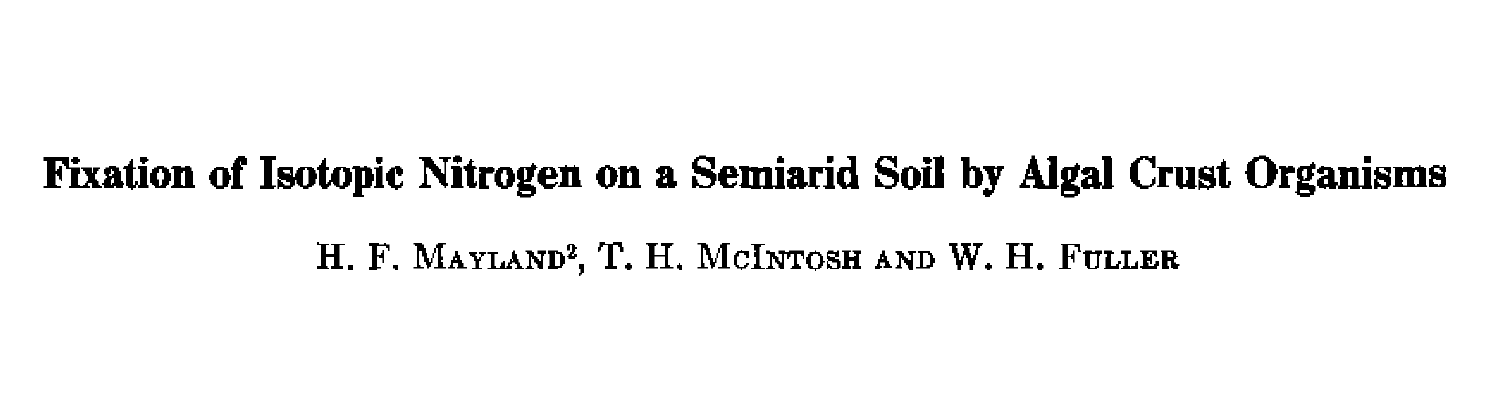# **Fixation of Isotopic Nitrogen on a Semiarid Soil by Algal Crust Organismsi**

H. F. MAYLAND2, T. **H. MCINTOSH** AND W. H. FULLERS

# **ABSTRACT**

**Semiarid desert algal crust organisms were found to fix**  $N<sub>1</sub>$ when exposed to an atomosphere which contained isotopically enriched N. Significant quantities of the N isotope were detected in the total crust N after 3 days **of incubation under field-simulated conditions.**

Net N2 fixation rates by **the algal crust organisms were 0.16 and 0.10 lb of N/acre of** crust surface per day under continuous wet and cycling wet-dry conditions, respectively. Net fixation of N under field-simulated conditions **adequately compensated for** the removal of  $N$  by livestock. The rate of  $N_2$  fixation under field-simulated conditions increased linearly for at least 520 days. The amount of N in the algal crust was **doubled during this time. No** net N change was observed in dry **crusts.**

**Growing algal** crusts contained 1% to 2% of the total N as extracellular NH<sub>4</sub>-N. Excretion of some fixed nitrogen was suggested by the isotopic enrichment of the extracellular N **fraction and uptake of** labeled N by **grass** seedlings **(Artenraesin** *sp.)* **growing on** incubated crusts.

A LGAL CRUSTS ARE GIUW LIIS OF INICIOOR SAME IN SOCIAL CRUSTS ARE GIUW LIIS OF INICIOOR SAME IN SOCIAL COMPLETED SOFTING THE CONDUCT SUPPORT OF THE COMPLETED SOFTING THE COMPLETED SOFTING THE COMPLETED SOFTING THE COMPLETE LGAL CRUSTS ARE growths of microorganisms which occur on the surface of noncultivated soils and under conditions Filamentous forms of blue-green algae comprise the bulk of the microorganisms present in the crust. The algal filaments and associated fungal mycelia form a matrix in which soil particles are aggregated into crusts up to 1 cm in thickness and of varying area (Fig. 1). The crusts are found on neutral to alkaline soils and may be subject to extremes in temperature and soil moisture.

Algal-encrusted surface soils have been reported in Okla homa, Texas, Arizona, New Mexico, Nevada, California Washington (10), and in other parts of the world (3, 10, 12) The algal crusts of semiarid desert regions have been cited as, an important source of organic matter and credited with improving infiltration, decreasing erosion, and aiding in plant seedling establishment (4, 8, 9).

The possible contributions of  $N_2$  fixation by blue-green algae on semiarid soils were discussed by Fletcher and Martin (8) in Arizona and Shields et al. (11) in other southwestern states. Later Cameron and Fuller (7) isolated several bluegreen algal species (Nostoc, Scytonema, and Anabaena) which were capable of fixing  $N_2$  in solution culture. Increases in soil N content were observed following short term laboratory incubation of algal crust material.

It has not been shown whether  $N_2$  fixation occurs when the organisms grow in their natural habitat. The objective of this study was to confirm nitrogen fixation unequivocally by using the isotope  $N^{16}$ . Further study was undertaken to evaluate the potential  $N_z$ -fixation rate of algal crust organisms under



Fig. 1—Desert Algal crusts **in** *situ.* **The scale** division are in centimeters. The **soil** surrounding the crusts was moistened to increase contrast.

Journal Paper No. 1022 of the Arizona Agr. Exp. Sta., Tucson. This research was supported in part by the Cooperative Western Regional Research Project W-31. Presented before Div. S-3, Soil Science Society America, Nov., 1963, Denver, Colo. Received July 12, 1965. Approved Sept. 17, 1965.

Formerly graduate assistant, now Research Soil Scientist Soil and Water Conservation Research Div., ARS, USDA Kimberly, Idaho.

<sup>&</sup>lt;sup>3</sup> Assistant Professor, and Professor and Head, Department of Agricultural Chemistry and Soils.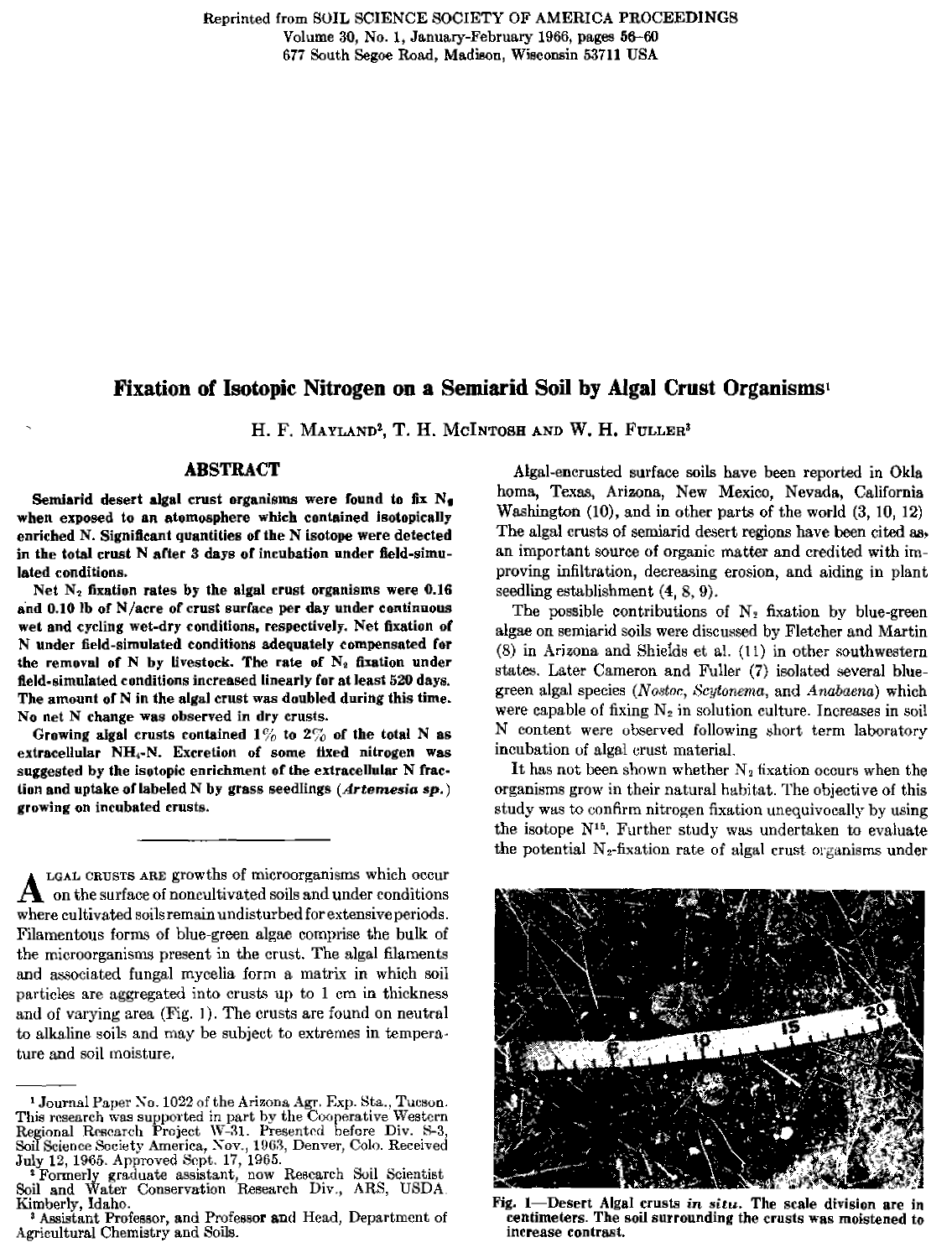

**Fig. 2 The desert grassland community where the desert algal** crusts **were** collected.

field simulated conditions. The disposition of fixed N was investigated with respect to the potential availability to other organisms in the algal crust ecosystem.

## **MATERIALS AND METHODS**

Algal crusts were collected from a semiarid rangeland site at an elevation of  $3,700$  ft (Fig. 2). This desert grassland site was located about 30 miles north of Tucson, midway between Oracle Junction and Oracle, Arizona.

Extensive investigations were made of the variation in nitrogen content of algal crusts as influenced by several sampling techniques (II. F. Mayland, 1965. Isotopic nitrogen fixation by desert algal crust organisms. *Unpubl. Ph.D. thesis, Univ. of Jrizona Library, Tueson*). It was desired to have the sample variation in total algal crust N comparable to the variation usually experienced with the Kjeldahl procedure. The coefficient of variation for the N content of field crusts were found to be  $>$  33 $\%$ . The method adopted allowed for the prediction of the N content of duplicate samples with a coefficient of variation of  $\leq 4\%$ . Measurements of total N content were made on surface area basis, rather than on weight. Native algal crusts were removed intact from the surface of the desert grassland soils and, if moist, allowed to air dry. Excessive adhering soil was scraped front the underside of the crust. One-centimeter diameter cores were cut from the 3- to 4-mm thick crust. A composite sample consisted of 60 random cores placed face up on a glass wool pad in a 100-mm plastic petri plate. The composite sample had a surface area of  $47.1 \text{ cm}^2$  and contained about 20 g of crust material. The algal crust samples prepared in this manner maintained the natural organization of the algal crust components.

When  $N^{15}$ -enriched  $N_2$  was employed, samples were incubated **in** gas-tight growth chambers assembled from either one liter glass resin reaction kettles or glass vacuum desiccators. An artificial atmosphere of about  $5\%$  CO<sub>2</sub>, 20<sup> $\gamma$ </sup><sub>c</sub> O<sub>2</sub>, and 75 $\%$  N<sub>2</sub> was admitted into the incubation chamber after removal of the natural atmosphere. The crust sample was moistened with deionized water either by addition through a stopcock in the resin reaction kettle cover or by means of a cotton wick leading from the glass wool pad of the sample to a water reservoir.

Qualitative spot tests for NH<sub>4</sub>, NO<sub>2</sub> plus NO<sub>3</sub>, and NO<sub>2</sub> were made with Nessler's reagent, diphenylamine and Trommsdorf's reagent, respectively (1). The lower limit of detection was 0.25 ppm  $NH_4-N$ , 1.0 ppm  $NO_2-N$  or  $NO_3-N$ , and 0.1 ppm  $NO_2-N$ , respectively, for the above reagents. Free amino acids were extracted with cold water and identified by paper chromatography. A solvent system of 3:12:5 (v/v/v) of glacial acetic acid/n-butanol/water was used and ninhydrin employed for visualization. Identification was made by comparison with known amino acids developed on the same chromatogram.

**Table 1—Total and isotopic N fixed by algal crust organisms in 21 days**

| Culture | Nitrogen<br>Atmosphere     | Nitrozen       |              | Nitrogen-15 |        |
|---------|----------------------------|----------------|--------------|-------------|--------|
| number  |                            | Final          | Fixed        | Total       | Excess |
|         |                            | — atom %<br>mg |              |             |        |
| 0102    | Control                    | 42.4           | <b>B.419</b> | 0.368       | A. ADO |
| 0105    | N <sup>15</sup> -enriched  | 41.6           | $7.6**$      | 0.753       | 0.383  |
| 0107    | Control                    | 37.1           | $3.1*$       | 0.358       | 0.000  |
| 0109    | -N <sup>15</sup> -enriched | 39.6           | 5.6**        | 0.752       | 0.384  |
| 0112    | N <sup>15</sup> -enriched  | 41.6           | $7.6***$     | 0.710       | 0.342  |

**s** 1, **mg**

Table **2 —Influence** of moisture on N2 fixation **by algal crust organisms incubated in** *the* **same atmosphere**

| Culture<br>number | Moisture<br>treatment | Nitrogen |                                                                                                     | Nitrogen-15 |                              |
|-------------------|-----------------------|----------|-----------------------------------------------------------------------------------------------------|-------------|------------------------------|
|                   |                       | Final    | Fixed*                                                                                              | Total       | Excess                       |
|                   |                       |          | trug —                                                                                              |             | ∙atom %∙                     |
| 0701              | Wet                   | 42.1     | $5.6***$                                                                                            | 0.662       | 0.295                        |
| 0703              | Drv                   | 39.4     | $3.1*$                                                                                              | 0.367       | 0.000                        |
| 0705              | Wel.                  | 44.2     | $7.9**$                                                                                             | 0.684       | 0.317                        |
| 0707              | Dтy                   | 33.0     | 1.7                                                                                                 | 0.379       | 0.012                        |
| 0709              | Wet                   | 44.4     | 8.1**                                                                                               | 0.679       | 0.312                        |
|                   |                       |          | di Classificació con de ligible alguntinos con considerante de la consideración de la fila Nicol de |             | <b>Contract in the State</b> |

**F** Significant and **\*\*** highly significant net increase over initial N of 36. 3 mg with  $\kappa = 1.29$  mg. t Wet for final 4 days of incubation,

Quantitative analysis of  $NH<sub>4</sub>-N$  utilized a 4-min steam distillation method (6). Total nitrogen was determined by the Kjeldahl method. A 1:3:1 sample/acid/salt ratio and a salt composition of  $K_2SO_4/CuSO_4/Se$  in a 100:10:1 ratio  $(w/w/w)$ was used. Digestion was continued for 6 hr after clearing as recommended by Bremner (5). Ammonia. was recovered by alkaline distillation and prepared for analysis of N isotopes by the hypobromite method {6).

Mass spectrographic analysis of sample N isotope distribution and the gaseous composition of atmospheres over incubating samples were determined on a Consolidated Electrodynamics Corporation (CEO) mass spectrometer model 21-130. Some N"/N" analyses were carried out. on a CEO model 21 -620 mass spectrometer which was equipped with a ratio readout system. Nitrogen-15 analyses of biological control samples on the CEO 21-130 had a standard deviation of 0.007 atom percent over a 15 month period. Duplicate sample data from the CEC 21-130 were compared to those of the CEO 21-620 with a difference of  $-0.004$  to  $+0.011$  atom percent  $N<sup>15</sup>$ .

# **RESULTS AND DISCUSSION**

## **Confirmation of Nitrogen Fixation**

Crusts incubated in individual chambers in the presence of  $2\%$  N<sup>15</sup> fixed at least 25 times more isotopic N<sub>2</sub> then was needed for significant detection of  $N^{15}$  enrichment.

Total algal crust N increased as much as 8.4 mg per sample (Table 1). These crusts were incubated at 27C for 21 days with fluorescent lighting with an illumination level of 600 to 1,000 ft-c. The fixed nitrogen was calculated as the difference between the final N content of the incubated crusts and the N content of samples not incubated. Two crusts incubated in control atmospheres exhibited a comparable increase in total N which was normally labeled with  $0.368\%$ N<sup>15</sup> .

Further evidence that algal crust organisms fixed  $N_2$  was obtained when both wet and dry crusts were exposed to the same artificial atmosphere for 47 days. incubation conditions included fluorescent-incandescent light with an illumination level of 2,000 to 3,000 ft-c., 12-hr days at 35C, and 12-hr nights at 180. The final nitrogen content of wet crusts was significantly higher than that of dry crusts (Table 2). A dry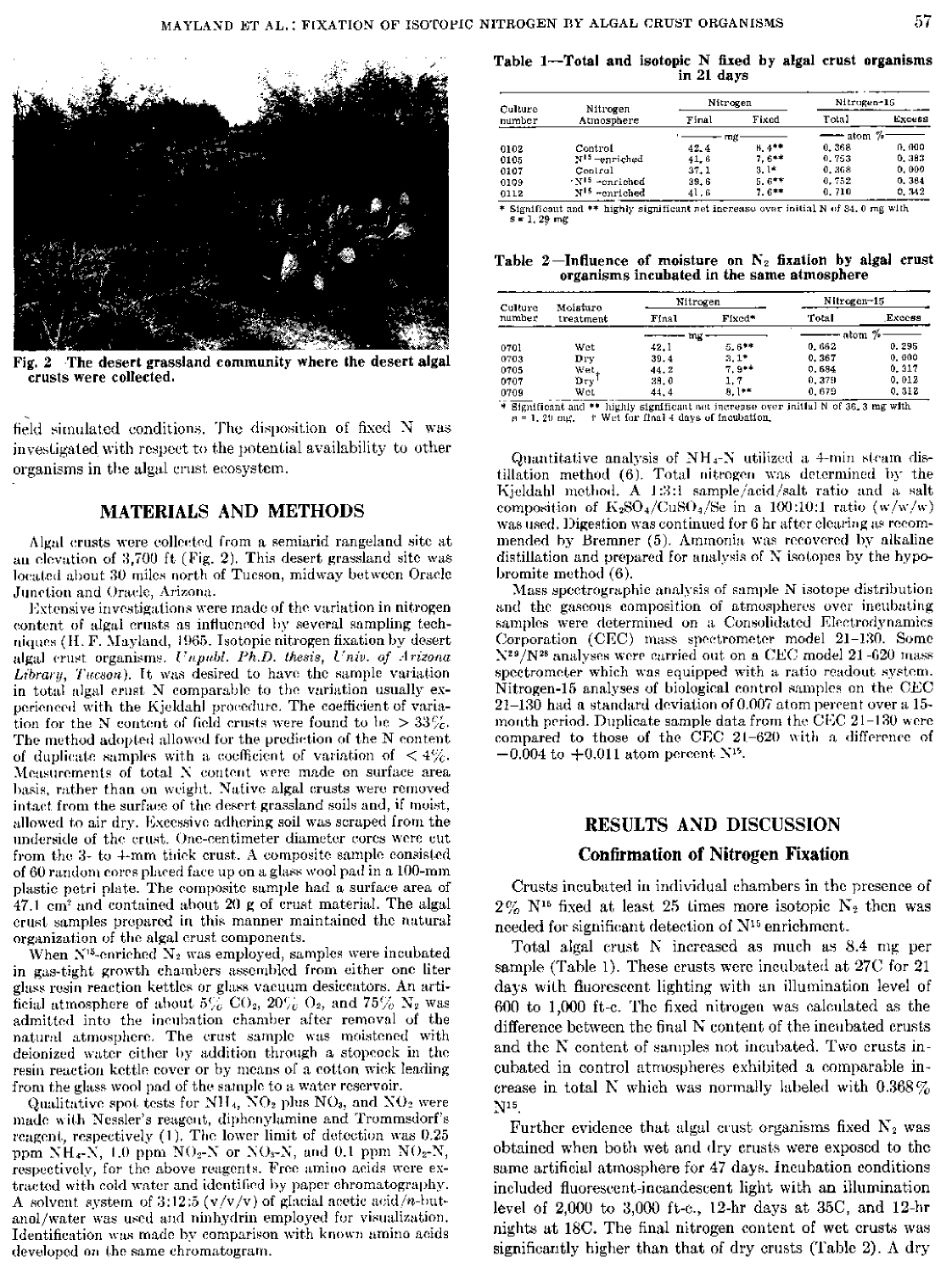

**Fig. 3—Net nitrogen fixation as a function of time and moisture treatment under field simulated conditions. The cross hatched area represents the mean (±2s) total N** *level* **of all algal crusts at time zero.**



**Fig. 4—Nitrogen fixation rates of algal crust organisms as deter mined by N-15 tracer.**

culture, number 0707, became moist from dripping condensate during the last 4 days and fixed a very small amount of  $N^{15}$ . The data provided conclusive evidence that fixation of  $N_2$ **occurred within the algal crusts.**

#### **Physiological Investigations**

#### **NUTRIENT REQUIREMENTS**

**Moistening of crusts** with deionized water simulated natural conditions and eliminated the nutrient solution as a source of nitrogen contamination. Short-term studies showed that there was no apparent advantage in using an N-free nutrient solution as compared to sterile deionized water on the rates of  $N_2$  fixation. The algal crust, which included a  $3-$  to 4-mm thick layer of soil, served as a source of all nutrients other than C, N, O, and  $H_2O$ . The constant rate of  $N_2$  fixation by wet crusts in long-term experiments (Fig. 3 and 4) suggested that nutrient availability within the crust did not change even when the total N **was** doubled.

#### **ErrEcTs OF MOISTENINO TECHNIQUES**

**The incubated algal crusts were moistened either by flooding the surface of the crusts or** by a wick technique whereby water moved up through the crust. Both methods produced environmental effects of salt and water movement similar to conditions expected in the field. Surface application of water resulted in the downward movement of nutrients and other salts. Evaporation of water from crusts wet by capillarity caused the accumulation of microlayers of soluble salt on the surface of crusts.

About 50  $\mu$ g of NH<sub>4</sub>-N were found in the leachates after 20 to 30 days for each of 30 cultures wet by surface application of water. Other nutrients or salts could have been leached, in addition to the ammonium salt, from the crusts. Under field conditions, these nutrients would have been eluted into the subsoil. The wick technique tended to concentrate the salts at the crust surface thus increasing the alkalinity. When crusts were subjected to upward movement of water, traces of ammonia were detected in the incubation chamber atmosphere by mass spectrometric techniques. Appreciable quantities of  $NH<sub>4</sub>$  were absorbed by the water reservoir and in long-term  $N^{15}$  studies showed an  $N^{15}$  enrichment , Table 3). Similar losses of fixed N by volatilization of NH<sub>3</sub> could occur **in the field.**

#### **INCUBATION GASES**

Circulation of atmospheric gases in solution cultures of  $N_2$ -fixing organisms has been shown to increase the rate of growth and  $N_2$  fixation. In this study of surface growing algal crust organisms, mechanical circulation of the atmospheric gases was found unnecessary.

Photosynthetic  $N_2$  fixation studies, which used  $N^{15}$  as a tracer were carried out in transparent chambers which provided for complete confinement of the N<sup>15</sup>-labeled atmosphere. Artificial atmospheres containing approximately  $5\%$  CO<sub>2</sub>,  $20\%$  O<sub>2</sub>, and  $75\%$  N<sub>2</sub> were introduced into the incubation chambers at the initiation of each study.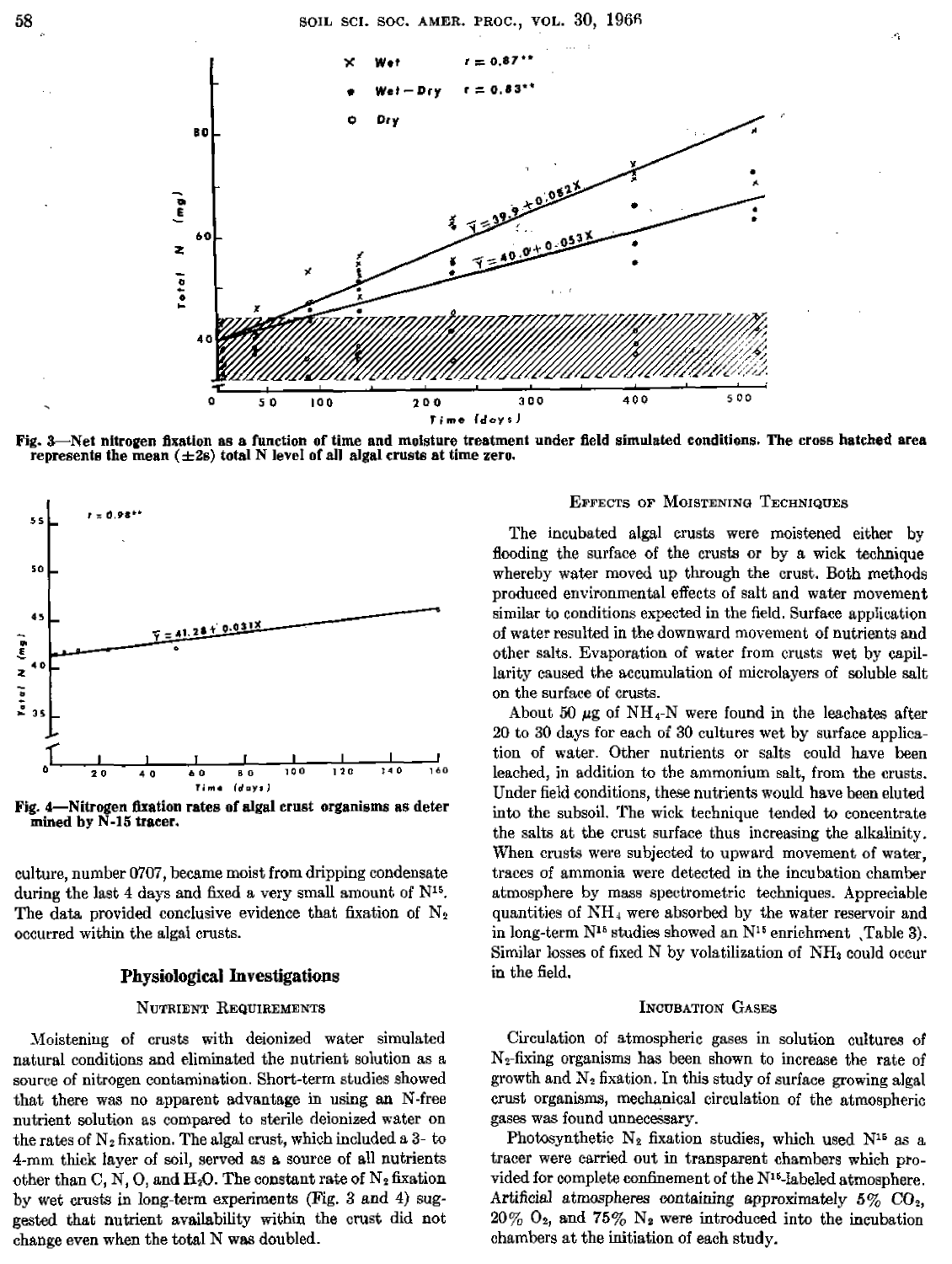1.5

**Table 3—Volatilization of labeled NH4 -N from algal crusts and subsequent absorption by the reservoir water**

| Incubation time | Ammonis-N                                                               | Nitrogen-15* |
|-----------------|-------------------------------------------------------------------------|--------------|
| Dava            | m£                                                                      | atom $\%$    |
| 12              | 1.75                                                                    | 0.3642       |
| 160             | 1. 71                                                                   | 0.3771       |
|                 | *Data from CEC 21-629, precision of $-0.0003$ atom $\%$ N <sup>14</sup> |              |

As incubation of the algal crusts began, the  $CO<sub>2</sub>$  composition of the atmosphere increased while  $O<sub>2</sub>$  decreased. After 24 days, the O<sub>2</sub> composition began to increase slowly towards its original concentration. This increase in the  $O_2$  concentration was followed by a corresponding loss of  $CO<sub>2</sub>$  from the atmosphere. After  $6$  days,  $CO<sub>2</sub>$  fixation activity exceeded respiration. A similar biological response has been described for lichens (13).

The net biological activity of the algal crust was followed by observing changes in  $O_2$  and  $CO_2$  levels in the desiccator atmospheres with respect to an inert standard, A, which was introduced as a small part of the artificial **atmosphere.**

#### **FIELD SIMULATED NITROGEN FIXATION**

Frequent late summer rains occur in the semiarid region where the crusts are found. Periods between storms may be hot with rapid drying conditions. Diurnal temperature changes of 17C are common in the regions. Experimental conditions were therefore employed which provided *a* 12-hr day of 35C and 12-hr night of 180. Moisture treatments included continuously wet, continuously dry, and alternately wet 1 day followed by 3 days of drying conditions, The continuously wet treatment provided a measure of the maximum rate of  $N<sub>2</sub>$  fixation whereas the continuously dry treatment served as a control for the initial N content of all crusts. Continuously moist crusts fixed  $N_2$  at a rate, which after 50 days, was significantly greater than that predicted from the initial N level (Fig. 3). The algal crusts on the cycling moisture treatment required nearly 80 days before the increase in their total N content was significantly different from the initial N content.

Nitrogen fixation continued at constant rates for both moisture treatments up to termination of the study at 520 days. The regression lines for the wet and the cycling moisture treatments indicate that 0.082 and 0.053 mg N were fixed per day, respectively. No significant change was observed in the total N of crusts which remained dry during the entire study.

The  $N_2$  fixation rate was also determined from a series of crusts kept continuously moist while incubated in an N13 enriched atmosphere. The change in N content was determined from the amount of  $N^{15}$  in the crusts and was plotted as a function of time (Fig. 4). The data fit a linear regression line with an r value of 0.98 which was highly significant. The  $N_2$ fixation rate was 0.031 mg N/day, This rate was lower than the rates of either of the two moisture treatments previously described. The decreased rate may have been caused by changes in gaseous constituents during incubation.

## PLANT AVAILABLE NITROGEN

Water extracts made from the algal crust material in different growth stages were examined for the presence of NO<sub>3</sub>,



Fig. 5—Mean monthly rainfall and temperature for Oracle, Ariz.

 $NO<sub>2</sub>$ , and  $NH<sub>4</sub>$  ions. As much as 150 ppm (w/w)  $NH<sub>4</sub>$ -N were found. Neither  $NO<sub>2</sub>$  nor  $NO<sub>3</sub>$  was detected. Attempts to isolate nitrifying organisms from the algal crusts used in this study were unsuccessful, and their probable absence could explain the lack of NOs-N.

These same extracts were analyzed for the presence of amino acids by the paper chromatographic technique. Small quantities  $(< 5$  ppm,  $w/w$  of glutamic and aspartic acids were identified in all extracts. Cystine and alanine may also have been present but in concentrations too low to permit unequivocal identification. Other ninhydrin reacting substances were also present. The water-extractable organic N represented as much *as* 0.5% of the total algal crust N. From  $1\%$  to  $2\%$  of the total crust N was found as NH<sub>4</sub>-N in the water extracts from actively growing algal crusts. The  $NH_{4}N$ in the water extracts from cultures numbered 0105, 0109, and 0112 (Table 1) contained an average enrichment of 0.737 atom percent  $N^{15}$ . Excretion of recently fixed  $N_3$  is supported by findings of other studies (11). Grass seedlings *(Artemesia* sp.) which grew on one of the crust cultures were found to have taken up a significant amount of the  $N<sup>15</sup>$  tracer (H. F. Mayland, 1965. *See* Materials and Methods).

Desiccated crusts contained about twice the amount of water-extractable NH 4-N as was found in actively growing crusts. This buildup of inorganic *N* could have resulted from excretion and cell autolysis. The increase of NH ,-N upon drying was similar to the observations of Birch (2).

### Ecological and Economic Contribution

Properly managed, about 40 acres of rangeland in the same location where the crusts were collected will support one cow plus the production of one 400-lb calf per year. Thus the annual harvest of  $N$  is approximately 0.41 lb/acre.

Prediction of the annual contribution of  $N_2$  fixed by algal crusts from this study can be done as follows: Rainfall and temperature patterns on the rangeland site produce conditions